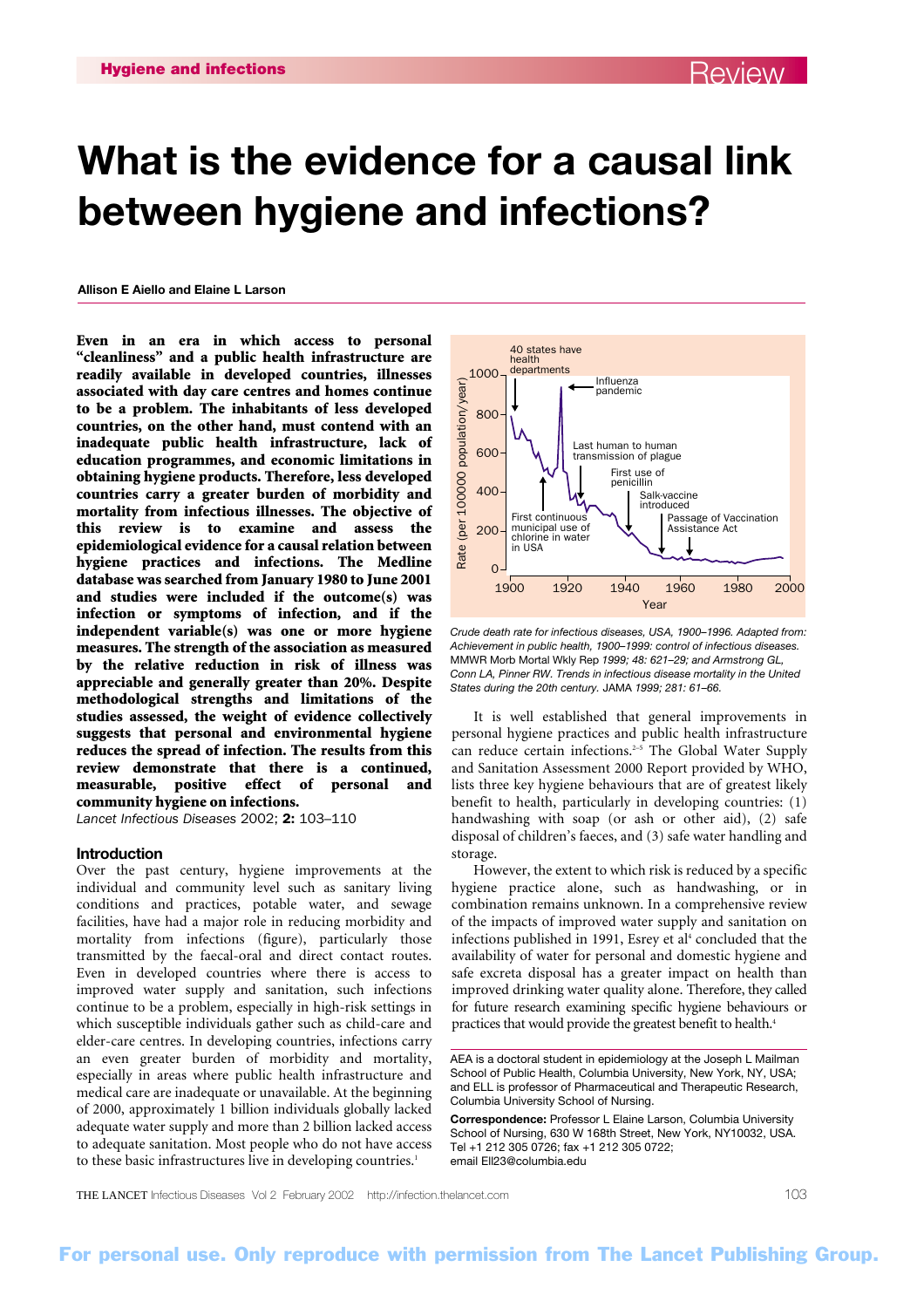The aims of this review are to: (1) examine the epidemiological evidence for a relation between hygiene practices (other than broad public health measures alone) and infections; (2) provide a summary of the specific hygiene measures and infectious outcomes that have been the focus of published research for the past 20 years; (3) discuss the magnitude of reduction in infections attributed to specific hygiene interventions; and (4) examine the epidemiological strengths and limitations of the studies in order to highlight future research needs.

#### **Methods**

The Medline database was searched for articles published during the period January 1980 to June 2001 with keywords including "hygiene", "health", "sanitation", "soap", "washing", "handwashing", "community", "infection", "infectious illnesses", "diarrhoea", and "day care". Additional papers were obtained by searching the reference lists in the retrieved papers. Articles were included in the review if the outcome(s) was infection or symptoms of infection and if the independent variable(s) was one or more hygiene measures. Hygiene measures were defined as any method of hygiene that was not based solely on infrastructure or implementation of facilities, such as municipal water supply and waste disposal. Articles were restricted to those written in the English language and employing either interventional or observational designs. The study design was categorised as an interventional study if the design was either experimental (formally randomised) or quasi-experimental (non-randomised intervention assignment). All studies that lacked implementation of an intervention were considered observational. Articles were excluded if the hygiene measures were solely public health infrastructure and/or systems such as municipal water supply and waste disposal, or if the setting was a healthcare facility, such as a hospital or residential nursing home. The strengths and limitations of the intervention studies were assessed by considering methods related to conduct and design, such as use of randomisation, assessment and control of confounding factors, blinding, and other pertinent validity issues.

#### **Findings**

There were 30 interventional and 24 observational studies during the 20 $-5$  year period (tables 1 and 2). One study<sup>19</sup> included an observational component in an intervention study.

# *Intervention studies*

Of the 30 intervention studies, 11 were conducted in the USA (37%), two in Canada (7%), two in Australia (7%), and 15 (52%) were in less-developed countries (table 1). The studies from the USA were predominantly in day care centres or school settings (10/11, 91%) and one study was done in an elder-care center. All studies in Australia and Canada were done in schools or day care centres. Studies from less-developed countries were conducted primarily within the community or among families and one study was set in a refugee camp.

Hygiene education was the most common intervention (23/30, 77%) followed by various handwashing practices (6/30, 20 %). Infrastructure interventions that were used in combination with either education or handwashing interventions, included improving potable water supply (5/30, 17%) and construction of a latrine (1/30, 3%). Less than half of the studies used a combination of various intervention methods mentioned in table 1 (13/30, 43%). Most of the studies examined diarrhoea or gastrointestinal illness as at least one of the main outcomes (24/30, 80%). Other outcomes included respiratory infections, skin infections, trachoma, flu-like symptoms, otitis, sinusitis, and absences from school due to symptoms of infection (13/30, 43%). In general, the reduction in all infectious disease symptoms and infections was appreciable, greater than 20% for most hygiene interventions. Two studies (2/30, 7%) found no reduction in diarrhoea illnesses after the implementation of hygiene educational interventions (table 1).<sup>6,7</sup>

#### *Observational studies*

One observational study was conducted in the USA (4%), and 23 in developing countries (96%; table 2). The US study focused on home-based day care providers. The majority of the studies conducted in developing countries examined practices within the family, household, and community. However, two studies occurred in day care centres and one involved Australian military personnel treating Kurdish refugees in Iraq.50,51,56 Most of the studies created hygiene indicator variables that encompassed behaviour (ie, handwashing, infant and children feeding practices, and diapering practices), knowledge (ie, risk behaviours, transmission routes and/or methods of prevention), and/or personal and environmental cleanliness (ie, observations of hand or facial cleanliness, faecal disposal practices, refuse disposal, food handling, and/or general household hygiene).

Diarrhoeal illness was the most common health outcome studied (19/24, 79%). Other illnesses examined included trachoma (3/24, 12%), respiratory illness (2/24, 8%), and helminth infection (1/24, 4%). All but two of the studies<sup>19,44</sup> found a correlation between hygiene variables and a reduction in infection. Araya et al<sup>19</sup> reported no association between improved hygiene habits and decrease in risk of developing diarrhoea. A cross-sectional study by Moy et al<sup>44</sup> reported no association between diarrhoeal morbidity and factors such as use of unprotected water source, inadequate toilet facilities, and living conditions. They concluded that differences not measured at the individual level, such as hygiene behaviour and individual susceptibility to diarrhoea, may have explained the null results.

#### **Discussion**

The 53 studies published from 1980–2001 which examined hypotheses regarding hygiene and health indicate a strong trend toward appreciable reductions of infection after implementation or changes in hygiene measures or behaviours. The reduction in risk of infections was greater than 20% for most of the interventions, and most of the observational studies reported a strong association between risk factors associated with inadequate hygiene and infection.

In less-developed countries, the association between hygiene and health was examined mainly on the community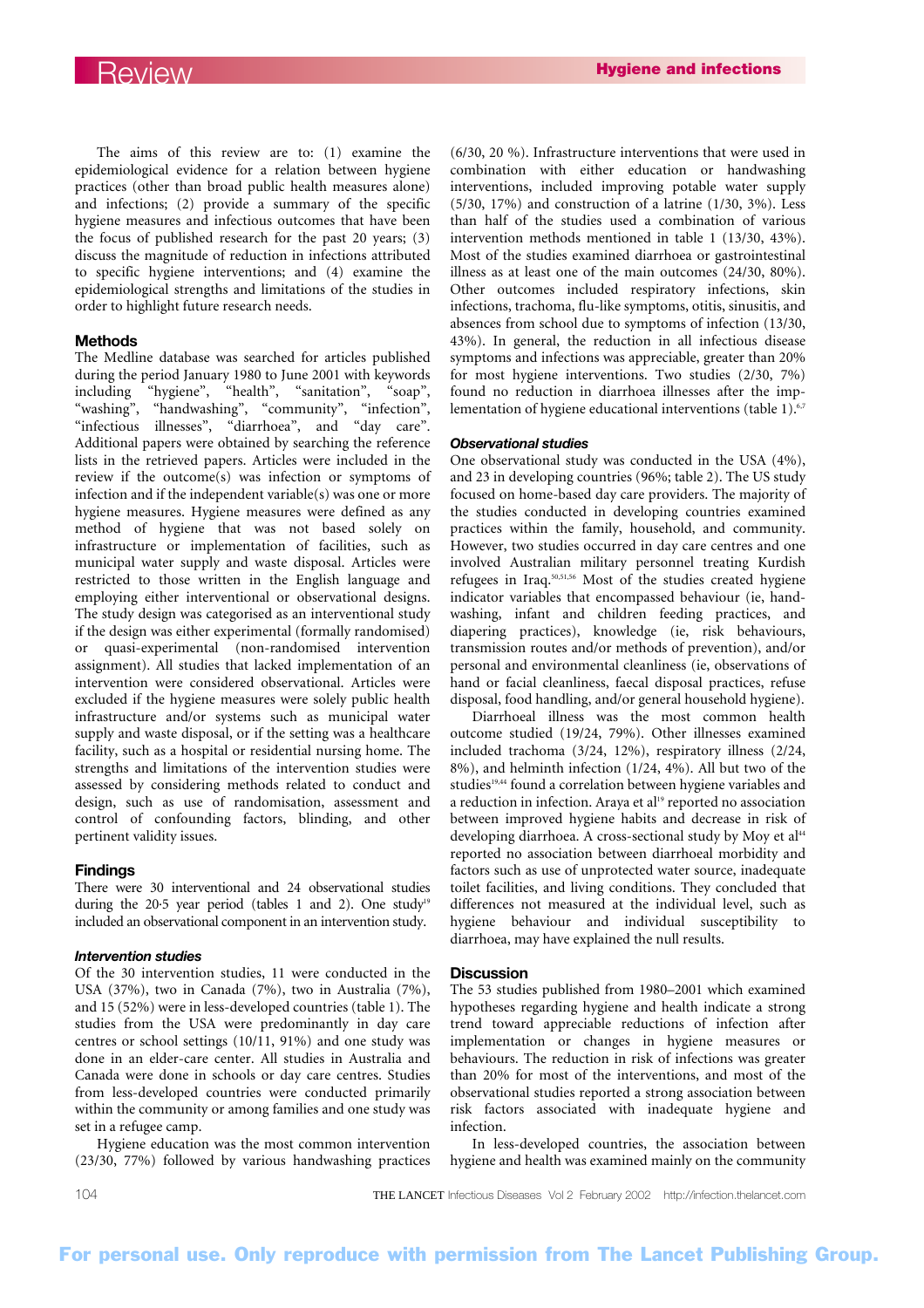| Author, year                              | Type of intervention/setting/country                                                                                            | <b>Results</b>                                                                                                                                                                                                                                                                                                                            |
|-------------------------------------------|---------------------------------------------------------------------------------------------------------------------------------|-------------------------------------------------------------------------------------------------------------------------------------------------------------------------------------------------------------------------------------------------------------------------------------------------------------------------------------------|
| Black et al, 1981 <sup>6</sup>            | Handwashing with soap/child care centres/USA                                                                                    | 48% reduction in incidence of diarrhoea                                                                                                                                                                                                                                                                                                   |
| Khan, 1982 <sup>7</sup>                   | Handwashing with soap, water container<br>and water supplied/families/Bangladesh                                                | 67% reduction in risk of Shigella sp secondary infection, p<0.01                                                                                                                                                                                                                                                                          |
| Torun, 1982 <sup>8</sup>                  | Water supplied and hygiene education/<br>villages/Guatemala                                                                     | Study 1: no differences between villages in diarrhoeal, respiratory, skin infections,<br>and other infectious diseases. Study 2: diarrhoeal disease appreciably lower<br>among intervention children ages 0-24 months                                                                                                                     |
| Stanton and<br>Clemens, 1987 <sup>9</sup> | Hygiene education /communities/Bangladesh                                                                                       | 26% reduction in risk of diarrhoea in children age <6 years in intervention<br>area vs control area                                                                                                                                                                                                                                       |
| Hill et al, $1988^{\circ}$                | Hygiene education/community/Philippines                                                                                         | 70% decrease in diarrhoea and fever per 2-week period among children age <6 years                                                                                                                                                                                                                                                         |
| Bartlett, 1988 <sup>11</sup>              | Hygiene education/day care centres/USA                                                                                          | 30% decrease in incidence of diarrhoea among children in intervention homes                                                                                                                                                                                                                                                               |
| Han and Hlaing,<br>198912                 | Handwashing with soap supplied/<br>community/Rangoon, Burma                                                                     | No significant appreciable differences in rates of diarrhoea for pre-<br>intervention vs post-intervention                                                                                                                                                                                                                                |
| Alam et al, 1989 <sup>13</sup>            | Water supplied and hygiene education/<br>community/Bangladesh                                                                   | Odds of having none or one episode of diarrhoea was significantly lower for children living in<br>households using three or four hygiene practices compared with none or only one practice                                                                                                                                                |
| Aziz et al, 1990 <sup>14</sup>            | Water supplied, hygiene education, and<br>latrine built/community/Bangladesh                                                    | 25% fewer episodes of diarrhoea and 30% reduction in dysentery<br>among children in intervention area                                                                                                                                                                                                                                     |
| Butz et al, 1990 <sup>15</sup>            | Alcohol hand rinse, hygiene education,<br>gloves, diaper changing pads/day care<br>vinyl centres/USA                            | 28% lower risk of diarrhoea days in intervention homes vs controls, 95% CI (0.54–0.72)<br>66% lower risk of vomiting days in intervention day care homes vs controls,<br>95% CI (0.20–0.56). No appreciable significant reduction in runny nose                                                                                           |
|                                           | Wilson et al, 1991 <sup>16</sup> Handwashing with soap supplied and<br>hygiene education/community/Indonesia                    | 89% and 45% reduction in episodes of diarrhoea and skin/eye diseases,<br>respectively, among children in intervention community                                                                                                                                                                                                           |
| Monsma et al,<br>199217                   | Handwashing with soap and hygiene<br>education/school/Canada                                                                    | 22% less absenteeism, 25% less visits to the physician, and 86% less<br>medications used compared with previous year                                                                                                                                                                                                                      |
|                                           | Ahmed et al, 1993 <sup>18</sup> Hygiene education/community/Bangladesh                                                          | Reduction in diarrhoea morbidity at intervention site                                                                                                                                                                                                                                                                                     |
|                                           | Araya et al, 1994 <sup>19</sup> Hygiene education/family/Chile                                                                  | Approximately 10 mean days of diarrhoea among children in the intervention group vs<br>14 in the control group, p<0.01. No appreciable significant decrease in persistent<br>diarrhoea in intervention vs control group                                                                                                                   |
| Haggerty et al,<br>199420                 | Hygiene education/community/Zaire                                                                                               | 11% reduction in risk of reporting diarrhoea during the peak diarrhoeal season<br>in intervention areas vs controls, 95% CI (0.85-0.98). Mean number of diarrhoea<br>episodes among children (3–35 months of age) 1 year after baseline in intervention<br>area was 0.85 vs 0.90 in control; difference was not statistically significant |
|                                           | Kotch et al, 1994 <sup>21</sup> Hygiene education/day care centres/USA                                                          | After adjustment, 46% reduction in episodes of severe diarrhoea in intervention classrooms<br>vs controls, 95% CI (0.03–1.04). No statistically significant differences in any other illnesses                                                                                                                                            |
|                                           | West et al, 1995 <sup>22</sup> Hygiene education/community/Tanzania                                                             | After adjustment, 38% lower risk of severe trachoma in intervention village vs control                                                                                                                                                                                                                                                    |
| 1995 <sup>23</sup>                        | Mohle-Boetani et al, Handwashing with soap supplied and<br>hygiene education/community outbreak/USA                             | 42 shigella cases in June vs 10 after intervention implementation in July                                                                                                                                                                                                                                                                 |
| Shahid et al,<br>1996 <sup>24</sup>       | Handwashing with soap supplied and<br>water container/community/Bangladesh                                                      | 62% reduction in primary and secondary cases of diarrhoea combined and all<br>pathogens analysed in intervention vs control area, 95% CI (0.33-0.43)                                                                                                                                                                                      |
|                                           | Pinfold and Horan, Handwashing with soap supplied and                                                                           | 39% overall reduction in risk of diarrhoea in children <5 years in                                                                                                                                                                                                                                                                        |
| 1996 <sup>25</sup>                        | hygiene education/community/Thailand<br>Krilov et al, 1996 <sup>26</sup> Hygiene education/school/USA                           | intervention vs control area, $p<0.05$<br>Compared with baseline, there was a decrease in median number of total                                                                                                                                                                                                                          |
| Kimel, 1996 <sup>27</sup>                 | Handwashing with soap and hygiene<br>education/school /USA                                                                      | illnesses per month from 0.70 to 0.53 in children 6 weeks to age 5, p<0.05<br>1.8% of students ill per day in intervention classes vs 3.8% in control classes, p=0.001                                                                                                                                                                    |
| Niffenegger,<br>1997 <sup>28</sup>        | Handwashing with soap and hygiene<br>education/schools/USA                                                                      | Weeks 1 through 11: 9.4% of students age 3-5 in intervention school had<br>colds vs 12.7 % in control, $p<0.05$ . Weeks 12 through 21: 18.9% of<br>students in intervention school had colds vs $27.8\%$ in control, $p<0.05$                                                                                                             |
| Master et al,<br>199729                   | Handwashing with soap/school/USA                                                                                                | 25% reduction in days of absences due to all communicable illnesses, p=002.<br>21% reduction in days of absences due to respiratory illness in handwashing<br>group vs control, $p=0.02$ . 57% reduction in days of absences due to gastrointestinal<br>illness in handwashing group vs control, $p=0.07$                                 |
| Peterson et al.<br>199830                 | Handwashing with soap supplied/<br>refugee camp/Malawi                                                                          | 27% reduction in risk of diarrhoea in households with soap vs no soap, 95% CI<br>$(0.54 - 0.98)$                                                                                                                                                                                                                                          |
| Carabin et al,<br>199931                  | Hygiene education/child care<br>centres/Canada                                                                                  | No appreciable reduction in incidence rate of diarrhoea or upper respiratory<br>infections from pre to post-intervention                                                                                                                                                                                                                  |
|                                           | Falsey et al, 1999 <sup>32</sup> Hand sanitising with alcohol foam supplied and<br>hygiene education/adult day care centres/USA | 50% reduction in respiratory infection rate in adult day care attendees associated<br>with education programme for staff members                                                                                                                                                                                                          |
| Roberts et al,<br>$2000^{33}$             | Hygiene education/child care<br>centres/Australia                                                                               | After adjustment, 15% reduction in rate of absence from respiratory infection<br>in intervention centres vs controls, $95\%$ CI (0.55-1.11)                                                                                                                                                                                               |
| Roberts et al,<br>200034                  | Same as above                                                                                                                   | After adjustment, 50% reduction in rate of absence from diarrhoea in<br>intervention centres vs controls, $95\%$ CI (0.36-0.68)                                                                                                                                                                                                           |
| Dyer et al, 2000 <sup>35</sup>            | Hand sanitising product supplied/<br>school/USA                                                                                 | 28.9% and 49.7% reduction in risk of gastrointestinal and respiratory-related<br>illnesses, respectively, in children in intervention group vs control                                                                                                                                                                                    |

#### **Table 1. Intervention studies assessing effects of hygiene on infections, 1980–June 2001**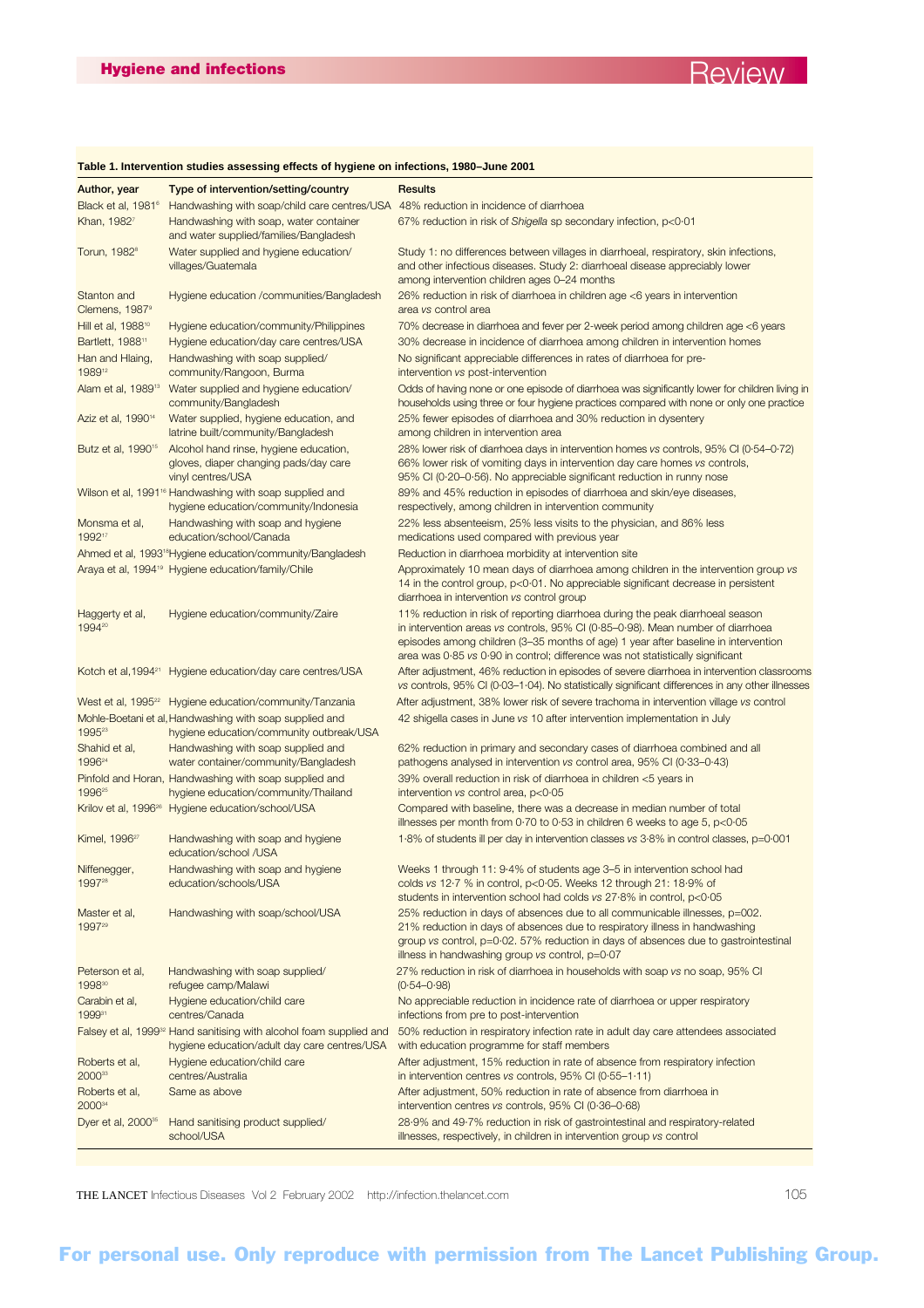#### **Table 2 Observational studies assessing effects of hygiene on infections, 1980–June 2001 Author, year Risk factors examined/study design/country Results** Bertrand and Maternal knowledge and attitudes/cross- Raised prevalence of diarrhoea significantly associated with child malnutrition, age Walmus, 1983<sup>36</sup> sectional/Colombia of mother, house appearance, maternal birthplace, mother's general knowledge of diarrhoea Stanton and Handwashing and home hygiene practices/ Significantly less maternal handwashing and more disposal of<br>Clemens, 1985<sup>37</sup> case-control/Bangladesh excreta on floor in controls versus cases **Case-control/Bangladesh excreta on floor in controls versus cases** Araya et al, 1994<sup>19</sup> Hygienic practices in family/cross-sectional/Chile Adequate hygienic habits associated with increased of diarrhoea Baltazar and Solon, Disposal of faeces/case-control/Philippines Clinically diagnosed diarrhoea was significantly associated with a 1989<sup>38</sup> 34% increase with unsanitary disposal of children's stools Taylor et al, Facial cleanliness and other hygiene-related risk Poor facial cleanliness and household fly density was significantly 1989<sup>30</sup> factors/cross-sectional/Tanzania associated with an increased risk for trachoma Henry and Rahim, Contamination of children's hands and drinking Diarrhoea rates significantly lower with more sanitation and water 199040 water/cross-sectional/Bangladesh contamination and correlated with degree of contamination of hands Yeager et al, Personal and environmental hygiene/cross- Water storage, location of child defecation, child eating soil or 1991<sup>41</sup> sectional/Peru sectional in the sectional of the sectional of the sectional of the sectional of the sectional of the section of diarrhoea West et al, Facial cleanliness and other hygiene related 70% higher rate of trachoma in children with flies and nasal 199142 risk factors/cross-sectional/Tanzania discharge on their faces Ekanem et al, Home hygiene and environmental factors/<br>
Source of domestic water were significantly associated with diarrhoea<br>
Source of domestic water were significantly associated with diarrhoea 199143 case-control/Nigeria source of domestic water were significantly associated with diarrhoea Moy et al, 1991<sup>44</sup> Hygiene level and socioeconomic status/ Higher mean attack rates of diarrhoea were associated with hygiene cross-sectional/Zimbabwe level, use of protected water source, toilet facilities, and socioeconomic status. None of the associations were statistically significant Wijewardene et al, Home hygiene and education level/ Lack of piped water and latrine, low level of maternal education and<br>1992<sup>\*</sup> awareness of disease spread, no disposal of child faeces in latrine, awareness of disease spread, no disposal of child faeces in latrine, improper garbage disposal were significantly associated with an increased risk of diarrhoea in cases versus controls Bartlett et al, Home hygiene and environmental factors/ Presence of toy, faecally soiled diaper or baby bottle on ground, dirty 199246 longitudinal/Guatemala maternal hands, faeces in yard, child wearing faecally soiled diaper were significantly associated with persistent diarrhoea Baltazar et al, Personal and domestic hygiene/case-control/ The odds of diarrhoea increased significantly with declining standards 1993<sup>47</sup> Philippines **Philippines Conditions** of overall cleanliness and kitchen hygiene but not for living conditions Punyaratabandhu, Hygiene factors in government housing project/ Non-working mothers, unhygienic behaviour of child caretaker such<br>et al.1993<sup>46</sup> prospective follow-up study/Thailand as no handwashing and method of cleaning prospective follow-up study/Thailand as no handwashing and method of cleaning milk bottles were significantly associated with an increased risk in childhood diarrhoea Dikassa et al, Household cleanliness and caretakers hygiene 70% higher risk of severe childhood diarrhoea if mothers scored 199349 knowledge/case-control/Zaire poorly on disposal of child faeces and household garbage and knowledge that poor caretaker cleanliness was a cause of diarrhoea Sempertegui et al, Hygiene factors in child care centres and homes/ Reuse of water for child handwashing and washing raw vegetables 1995<sup>50</sup> cross-sectional/Ecuador was significantly associated with diarrhoea episodes Rudland et al, Chemoprophylactics, plate, and handwashing in Not taking doxycycline and having no enforced plate and hand 199651 British and Australian troops/cross-sectional/Iraq washing regimen significantly associated with higher diarrhoea rates Ghosh et al, Maternal behaviours/case-control/India Bottle feeding, non-use of soap to clean feeding container, open water storage, 199752 drinking pond water, indiscriminate disposal of child faeces were associated with significantly higher incidence of diarrhoea in case versus control families Oyemade et al, Environmental and personal hygiene practices/ Water and food bought from vendors, child defecation practices, 1998<sup>58</sup> mothers' cleaning up after child defecation, refuse disposal were 1998<sup>53</sup> cross-sectional/Nigeria mothers' cleaning up after child defecation, refuse disposal were significantly associated with diarrhoea in children St Sauver et al. Hygienic practices in families and group day Infrequent handwashing significantly associated with higher rates of 1998<sup>54</sup> care homes/cross-sectional/USA respiratory illness Gorter et al, Hygiene practices/prospective follow-up study/ Washing of hands, domestic cleanliness, and use of diapers by children 1998<sup>55</sup> Nicaragua Was protective for diarrhoea Barros et al, Hygiene practices in child care centres/ 33% less diarrhoea in classes where soap was frequently used during 1999<sup>56</sup> prospective follow-up/cross-sectional/Brazil diapering. None of the risk factors examined were associated with respiratory infections Scolari, 2000<sup>57</sup> Home hygiene practices/cross-sectional/Brazil Statistically significant correlation between helminth infections and most housing/hygienic variables Pruss and Mariotti, Hygiene factors related to trachoma/review of Clear evidence to support facial cleanliness and environmental 200058 19 studies/39 parts of the world improvements to prevent trachoma

level, especially in areas where infrastructure is lacking and high rates of morbidity and mortality from diarrhoeal disease in infants is present. However, it is difficult to examine the incremental effects of specific personal and environmental hygiene measures in less-developed countries since these measures are often combined with newly implemented public health infrastructure and/or systems such as municipal water supply and waste disposal. In developed countries, on the other hand, the widespread availability of public health infrastructure in combination with differing practices and use of cleaning and hygiene products make it difficult to detect added benefits related to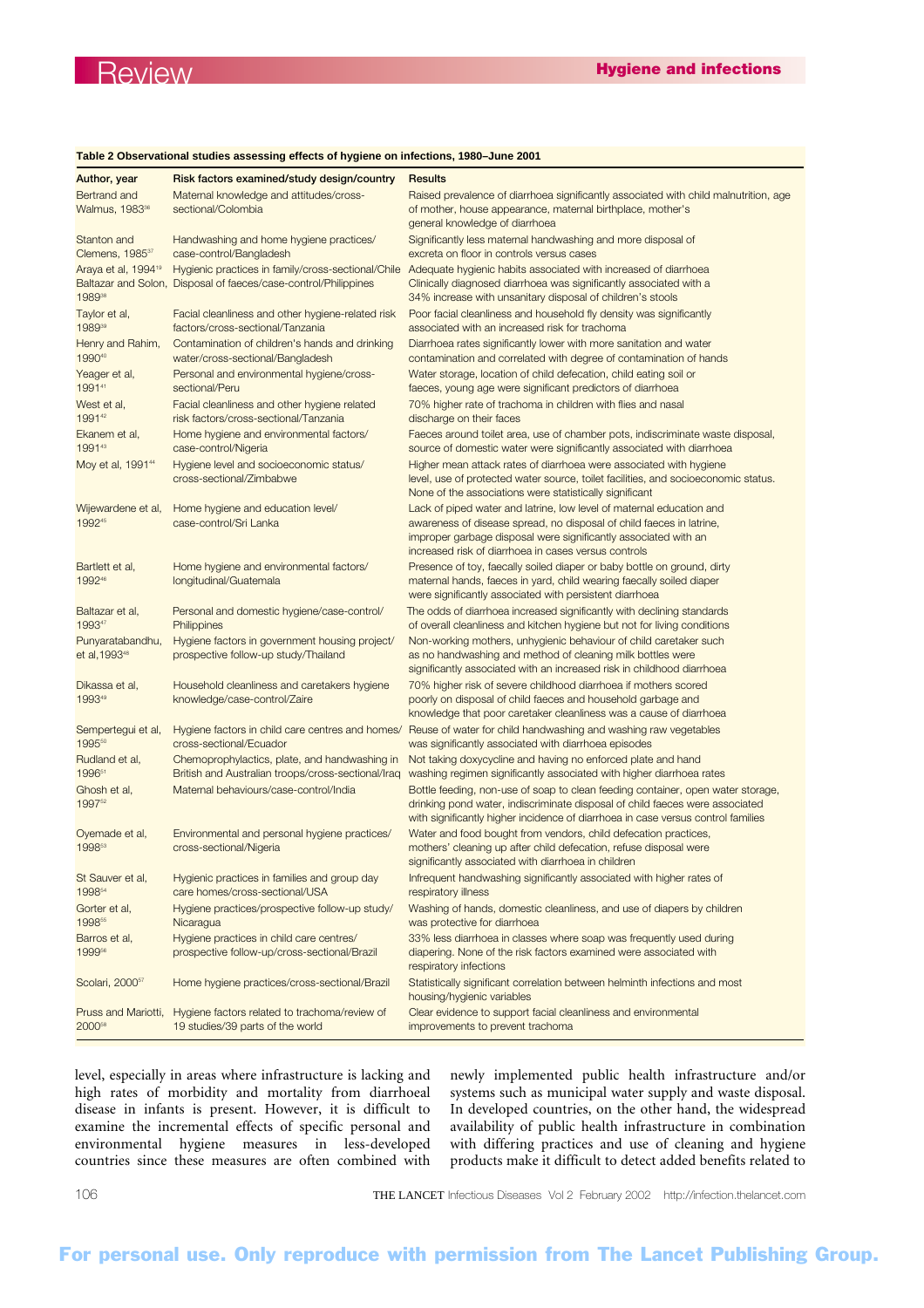improvements in personal hygiene at the community level. Therefore, since potable water, waste disposal, and cleaning and hygiene products are readily available in the USA and other developed countries, research has focused on specific groups more susceptible to infections and/or exposed to lower levels of hygiene, such as children in child-care centres and schools.

Our review follows three earlier reviews of studies that included interventions other than hygiene practices alone.<sup>3,4,59</sup> In 1983, Feachem<sup>59</sup> published a comprehensive review of studies linking hygiene and health. This review<br>included studies examining both infrastructure included studies examining both infrastructure interventions, such as sanitation facilities, and other personal hygiene related risk factors. He summarised the literature from 1929–1981 in a table, but did not discuss in any detail the strengths and limitations of the studies. Following this review, Esrey et al<sup>3</sup> published a review of the literature from 1950–1986 on the health benefits from improved water and sanitation. In their review, criteria akin to our list of strengths and limitations were used to evaluate the internal validity of the selected studies. Similar to our findings, none of the studies in the review by Esrey et al were without methodological limitations.<sup>3</sup> Although their review included three of the same references as ours,<sup>6-8</sup> Esrey et al did not assess the internal validity of these studies since their review was primarily concerned with examining the impact of improved water and sanitation facilities. Esrey et al published a second review in 1991,<sup>4</sup> which focused on the effects of improved water supply and sanitation on several infectious diseases. This subsequent review of the literature, from 1966 to 1986, included only six studies $6-9,12,13$  examining the impact of hygiene interventions on diarrhoeal morbidity. In their review, Esrey et al<sup>4</sup> calculated a 33% median reduction in diarrhoea based on the six hygiene intervention studies. Like the other two earlier reviews, this one did not provide a discussion of the specific strengths and limitations of the studies assessing non-infrastructure hygiene interventions. In our review, we have examined the strengths and limitations of studies specifically focusing on hygiene interventions to further assess the methodological rigour of each study and establish future research needs.

Among the experimental studies summarised in table 1 those that used randomisation were more likely to produce study groups with similar unmeasured baseline characteristics. Those included five studies conducted in child-care centres<sup>6,11,15,24,33,34</sup> and three conducted at the community level.9,12,20 For most of the studies summarised in table 1, randomisation was not an option. For example, Ahmed et al<sup>18</sup> reported that randomisation was not feasible because the educational intervention was too complicated to randomise to multiple groups rather than assigning the intervention to a single geographic area. In intervention studies that use quasi-experimental designs (ie, without randomisation), it is possible that the group assignment may be determined by the desired outcome. For example, the study investigator may assign the intervention to the community that will benefit the most from the intervention as measured by the higher baseline incidence of infectious disease or lower quality of hygiene. In the

non-randomised study by Ahmed et al,<sup>18</sup> the intervention was implemented in the community that had lower standards of environmental hygiene. As opposed to randomised experimental studies, such quasiexperimental designs have a greater potential for biased results from imbalances in unmeasured baseline risk factors.

One of the greatest difficulties in all studies concerning hygiene practices and infection is controlling for potential confounding variables. For example, if a study did not control for age and included adults as well as young children, the effect of a given hygiene intervention may be diluted since adults are at lower risk for diarrhoeal disease than children. Khan et al<sup>7</sup> did not control for age in their study and found a significant reduction in *Shigella flexneri* infections but not for *Shigella dysenteriae*. Therefore, their findings of no reduction in *S dysenteriae* may be the result of including adults in the analysis. Other uncontrolled confounding factors may exaggerate the effects of a given personal hygiene intervention, such as comparing a rural versus urban area. In the study by Ahmed et al<sup>18</sup> it was determined that the intervention site was more rural than the control area. This difference in baseline characteristics was not controlled for in the analysis and may have exaggerated the reduction in the rates of infection between the two areas.

In many of the studies in tables 1 and 2, especially the more recent ones, efforts were made to control for numerous potential confounding factors. Some of the more recent studies collected and analysed information on more than 20 potential confounding variables. $24,31$  The study by Kotch et al<sup>24</sup> also assessed and analysed potential effect modifiers. Nevertheless, possible interaction between risk factors or interventions was rarely discussed or assessed among the studies in this review.

Observational studies must implement rigorous methods to preserve internal validity since the investigator forgoes randomisation and control over the intervention of interest. Thus, the measure and control of confounding and the potential for selection, recall, and other biases need to be rigorously assessed. For example, in the study by Baltazar et al,<sup>47</sup> the mothers of cases of diarrhoea may have differentially recalled hygiene behaviors. If cases reported more hygiene practices than controls based upon knowledge of their disease status, the results of the study would be biased.

Although blinding can be difficult to implement in studies concerning hygiene since the subjects, observers, and interviewers are usually aware of the intervention status, some of the studies were able to employ blinding and/or alternative methods to reduce knowledge of the intervention. For example, in the study by Haggerty et  $al^{20}$ field workers were blinded to information concerning diarrhoeal illnesses during observational visits for hygiene characteristics of the home environment. Kotch et al<sup>24</sup> blinded parents to the intervention status of their child's classroom, since reporting of diarrhoea might be influenced by knowledge of intervention status.

The time frame of the interventions ranged from 10 days to 4 years and most of the studies were done over a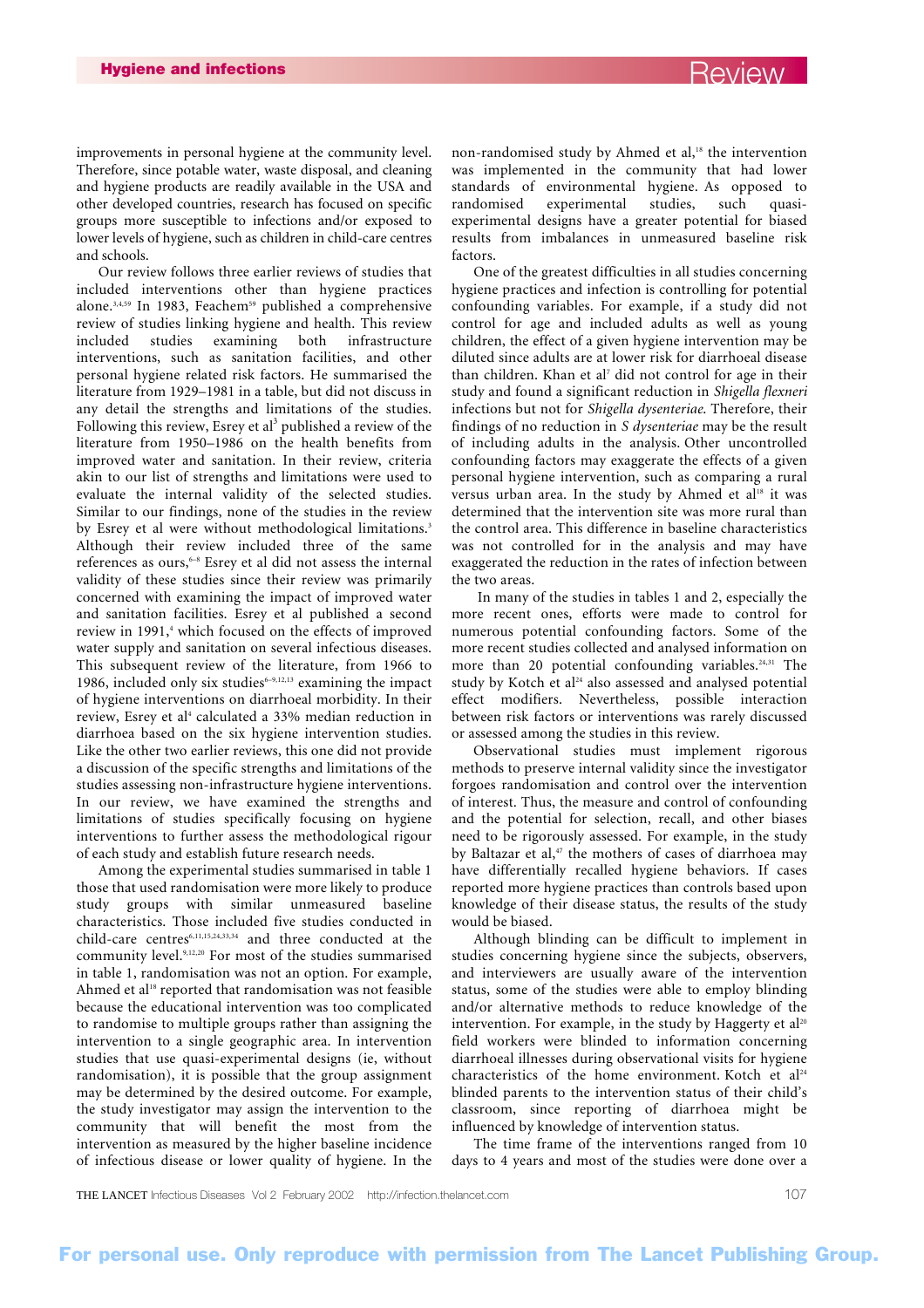period of 1 year or less. Hence, information on long-lasting health effects attributable to the hygiene interventions is unavailable. It could be that after a certain period of time the intervention wanes and is no longer useful, or it may take a longer time to be accepted and the benefits may be underestimated by a shorter time frame.<sup>59</sup>

Some of the studies may have been limited by lack of statistical power. In some cases, the sample sizes may have been too small to detect a significant reduction in illness and therefore one cannot rule out the potential for sampling error. For example, Roberts et al<sup>34</sup> had 80% power to detect a 25% reduction in diarrhoea with a background rate of 1·4 infections per child-year at an alpha level of 0·05. Hence, an observed reduction less than 25% may not be statistically significant due to lack of power.

Although some of the studies are methodologically deficient, it is evident that newer studies are attempting to improve upon older methodologies by implementing more rigorous techniques to examine the relation between hygiene measures and health. For example, in 1994 Kotch et al<sup>24</sup> improved upon the methods used by Black et al<sup>6</sup> and Bartlett et al.<sup>11</sup> These improvements included the use of blinding, collecting information on numerous potential confounders and effect modifiers, using statistical control for confounders and examining effect modifiers, and using classroom as the unit of observation to avoid analysing multiple diarrhoea episodes in one child as a nonindependent occurrence.

By listing the strengths and limitations of the intervention studies, it is apparent that some of the more pervasive limitations are a consequence of the nature of the relation between hygiene and health. For example, it is often difficult to conduct blinded studies in many settings and it may not be logistically feasible to randomise. In addition, the infectious nature of agents transmitted by the faecal-oral and direct contact routes may render the statistical assumption of non-independence with respect to outcome, which is required for most of the commonly used analytical methods, untenable. Lastly, the identification of certain infections, such as respiratory and diarrhoeal illnesses, is dependent on the intensity of the infection and characterisation of the symptoms. Therefore, infections with limited symptoms may be under-reported as a consequence of the classification of the illness in a given study.

While there continues to be opportunities for ongoing improvements in health through hygienic measures, there is also recent discussion of a negative side to hygiene. Increasing evidence of an inverse correlation between the prevalence of certain infections during infancy and childhood and rates of allergy and atopic disease, termed the "hygiene hypothesis", has raised questions about whether there may be a limit to how clean we should be. Recent studies have linked allergic conditions with factors such as some infectious diseases (hepatitis A, measles, upper respiratory infections), vaccines, and antibiotic use in infancy.<sup>47-73</sup> This hypothesis is intriguing and will continue to be a rich arena for research.

**Search strategy and selection criteria** This is described in detail in the text.

# **Limitation of the study review methods**

We did not include studies that were published in languages other than English. In addition, Medline was the only database used. However, we did include two articles that were not published in peer-reviewed journals but were referenced by other articles included in this review.8,37

# **Future research needs**

Although it is evident that improvements in hygiene practices and facilities have played a major part in the prevention of infectious disease over the past 20 years, there is still the need for new and more rigorous future research. First, internal validity issues should be considered in the study design, implementation, and analysis. Baseline potential confounding factors in each study population must be thoroughly characterised to examine the incremental benefits, whether on an individual or group level, of specific personal and environmental hygiene interventions. In addition, potential interactions between intervention methods or risk factors should be assessed. Some of the studies that used different levels of hygiene interventions demonstrated a biological gradient, although examination of a dose-response relation was surprisingly limited in this sample of the literature. Lastly, research into the long-range sustainability of reduction in infections attributed to personal and environmental hygiene interventions should be examined in various high-risk settings.

#### **Conclusions**

Despite methodological strengths and limitations, the weight of evidence from the studies discussed above collectively suggests that personal and environmental hygiene reduces the spread of infection. The consistent findings in both the intervention and observational studies support the conclusion that hygiene interventions other than infrastructure implementation are important for preventing infections. While these results may not be surprising or "new", they are nevertheless impressive and important because they demonstrate that even in an era of unprecedented "cleanliness" and improved public health infrastructure, there is a continued, measurable, positive effect of personal and community hygiene. However, attributing a specific hygiene intervention to a reduction in illness is difficult since it is virtually impossible to isolate the effects of specific hygiene measures. Therefore, the magnitude of reduction in illnesses attributed to a specific intervention or practice alone cannot be assessed. The strength of the association as measured by the relative reduction in risk of illness was appreciable and generally greater than 20% for most of the hygiene interventions.

#### **Acknowledgement**

We gratefully acknowledge financial support from the Soap and Detergent Association in preparation of this manuscript. This review is an updated, revised, and extended version of: Larson EL, Aiello AE. Hygiene and health: an epidemiologic link? *Am J Infect Control* 2001; **29:** 231–38.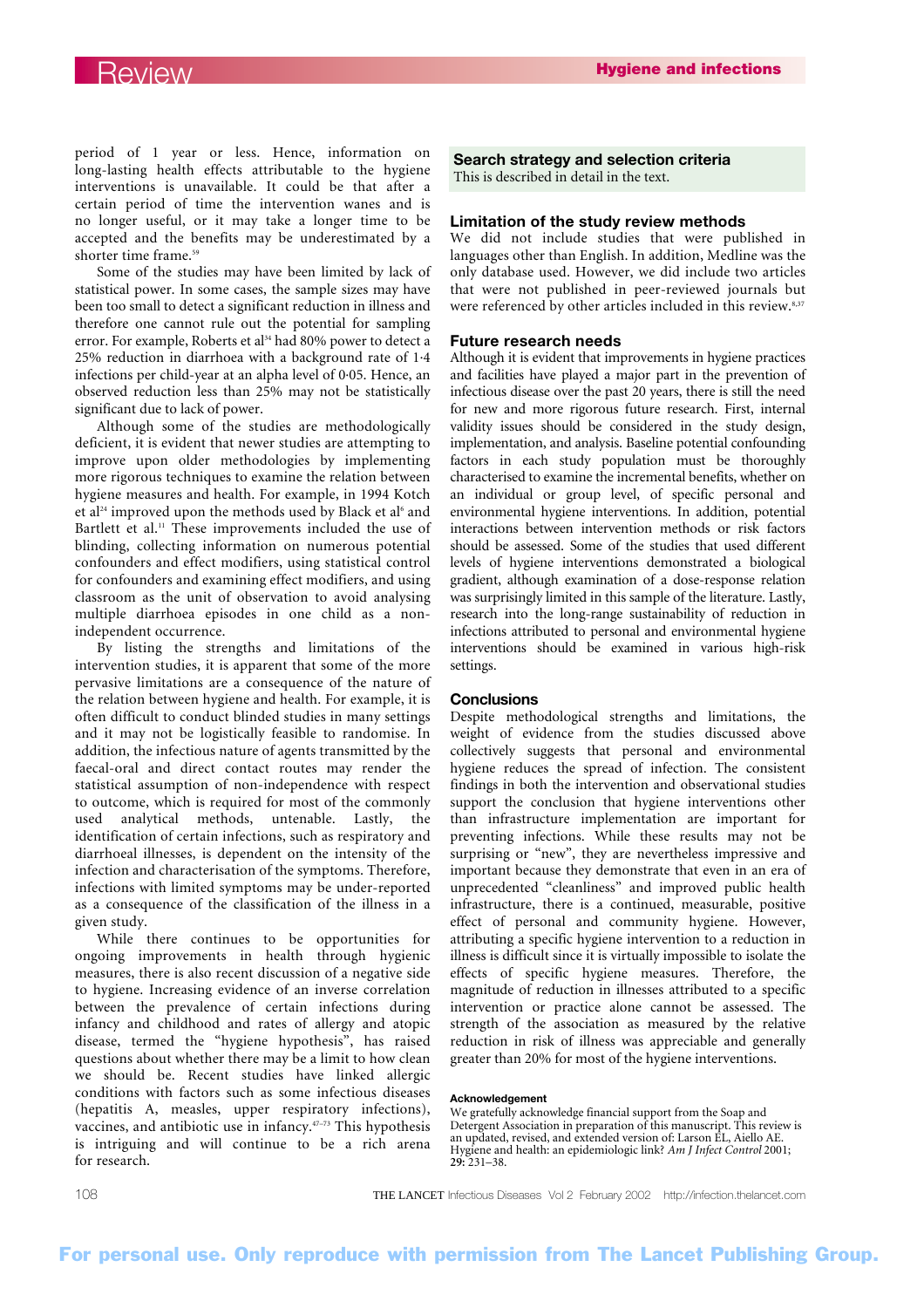

#### **References**

- 1 World Health Organization. The global water supply and sanitation assessment 2000. Geneva: WHO, 2000: 74.
- 2 Esrey SA, Feachem RG, Hughes JM. Interventions for the control of diarrhoeal diseases among young children: improving water supplies and excreta disposal facilities. *Bull World Health Organ* 1985; **63:** 757–72.
- 3 Esrey SA, Habicht JP. Epidemiologic evidence for health benefits from improved water and sanitation in developing countries. *Epidemiol Rev* 1986; **8:** 117–28.
- Esrey SA, Potash JB, Roberts L, Shiff C. Effects of improved water supply and sanitation on ascariasis, diarrhoea, dracunculiasis, hookworm infection, schistosomiasis, and trachoma. *Bull World Health Organ* 1991; **69:** 609–21.
- 5 Curtis V, Cairncross S, Yonli R. Domestic hygiene and diarrhoea pinpointing the problem. *Trop Med Int Health* 2000; **5:** 22–32.
- Black RE, Dykes AC, Anderson KE, et al. Handwashing to prevent diarrhea in day-care centers. *Am J Epidemiol* 1981; **113:** 445–51.
- 7 Khan MU. Interruption of shigellosis by hand washing. *Trans R Soc Trop Med Hyg* 1982; **76:** 164–68.
- 8 Torun B. Environmental and education interventions against diarrhea in Guatemala. New York: Plenum Press, 1982.
- Stanton BF, Clemens JD. An educational intervention for altering water-sanitation behaviors to reduce childhood diarrhea in urban Bangladesh. II. A randomized trial to assess the impact of the intervention on hygienic behaviors and rates of diarrhea. *Am J Epidemiol* 1987; **125:** 292–301.
- 10 Hill JM, Woods ME, Dorsey SD. A human development intervention in the Philippines: effect on child morbidity. *Soc Sci Med* 1988; **27:** 1183–88.
- 11 Bartlett AV, Jarvis BA, Ross V, et al. Diarrheal illness among infants and toddlers in day care centers: effects of active surveillance and staff training without subsequent monitoring. *Am J Epidemiol* 1988; **127:** 808–17.
- 12 Han AM, Hlaing T. Prevention of diarrhoea and dysentery by hand washing. *Trans R Soc Trop Med Hyg* 1989; **83:** 128–31.
- 13 Alam N, Wojtyniak, B, Henry FJ, Rahaman MM. Mothers' personal and domestic hygiene and diarrhoea incidence in young children in rural Bangladesh. *Int J Epidemiol* 1989; **18:** 242–47.
- 14 Aziz KM, Hoque BA, Hasan KZ, et al. Reduction in diarrhoeal diseases in children in rural Bangladesh by environmental and behavioural modifications. *Trans R Soc Trop Med Hyg* 1990; **84:** 433–38.
- 15 Butz AM, Larson E, Fosarelli P, Yolken R. Occurrence of infectious symptoms in children in day care homes. *Am J Infect Control* 1990; **18:** 347–53.
- 16 Wilson JM, Chandler, GN, Muslihatun J. Hand-washing reduces diarrhoea episodes: a study in Lombok, Indonesia. *Trans R Soc Trop Med Hyg* 1991; **85:** 819–21.
- 17 Monsma M, Day R, St. Arnaud S. Handwashing makes a difference. *J Sch Health* 1992; **62:** 109–11.
- 18 Ahmed NU, Zeitlin MF, Beiser AS, Super CM, Gershoff SN. A longitudinal study of the impact of behavioural change intervention on cleanliness, diarrhoeal morbidity and growth of children in rural Bangladesh. *Soc Sci Med* 1993; **37:** 159–71.
- 19 Araya M, Espinoza J, Brunser O, Cruchet S. Effect of health education and primary care on diarrhoeal disease morbidity in children: evaluation of a predictive intervention model. *J Diarrhoeal Dis Res* 1994; **12:** 103–07.
- 20 Haggerty PA, Muladi K, Kirkwood BR, Ashworth A, Manunebo M. Community-based hygiene education to reduce diarrhoeal disease in rural Zaire: impact of the intervention on diarrhoeal morbidity. *Int J Epidemiol* 1994; **23:** 1050–9.
- 22 West S, Munoz B, Lynch M, et al. Impact of face–washing on trachoma in Kongwa, Tanzania. *Lancet* 1995; **345:** 155–58.
- 23 Mohle-Boetani JC, Stapleton M, Finger R, et al. Communitywide shigellosis: control of an outbreak and risk factors in child day-care centers. *Am J Public Health* 1995; **85:** 812–16.
- 24 Kotch JB, Weigle KA, Weber DJ, et al. Evaluation of an hygienic intervention in child day-care centers. *Pediatrics* 1994; **94:** 991–94.
- 25 Pinfold JV, Horan NJ. Measuring the effect of a hygiene behaviour intervention by indicators of behaviour and diarrhoeal disease. *Trans R Soc Trop Med Hyg* 1996; **90:** 366–71.
- 26 Krilov LR, Barone SR, Mandel FS, Cusack TM, Gaber DJ, Rubino JR. Impact of an infection control program in a specialized preschool. *Am J Infect Control* 1996; **24:** 167–73.
- 24 Shahid NS, Greenough WB, 3rd, Samadi AR, Huq MI, Rahman N. Hand washing with soap reduces diarrhoea and spread of bacterial pathogens in a Bangladesh village. *J Diarrhoeal Dis Res* 1996; **14:** 85–9.
- 27 Kimel LS. Handwashing education can decrease illness absenteeism. *J Sch Nurs* 1996; **12:** 14–16.
- 28 Niffenegger JP. Proper handwashing promotes wellness in child care. *J Pediatr Health Care* 1997; **11:** 26–31.
- 29 Master D, Hess Longe SH, Dickson H. Scheduled hand washing in an elementary school population. *Fam Med* 1997; **29:** 336–39.
- 30 Peterson EA, Roberts L, Toole MJ, Peterson DE. The effect of soap distribution on diarrhoea: Nyamithuthu Refugee Camp. *Int J Epidemiol* 1998; **27:** 520–24.
- 31 Carabin H, Gyorkos TW, Soto JC, Joseph L, Payment P, Collet JP. Effectiveness of a training program in reducing infections in toddlers attending day care centers. *Epidemiology* 1999; **10:** 219–27.
- 32 Falsey AR, Criddle MM, Kolassa JE, McCann RM, Brower CA, Hall WJ. Evaluation of a handwashing intervention to reduce respiratory illness rates in senior day-care centers. *Infect Control Hosp Epidemiol* 1999; **20:** 200–22.
- 33 Roberts L, Smith W, Jorm L, Patel M, Douglas RM, McGilchrist C. Effect of infection control measures on the frequency of uppe respiratory infection in child care: a randomized, controlled trial. *Pediatrics* 2000; **105:** 738–42.
- 34 Roberts L, Jorm L, Patel M, Smith W, Douglas RM, McGilchrist C. Effect of infection control measures on the frequency of diarrheal episodes in child care: a randomized, controlled trial. *Pediatrics* 2000; **105:** 743–46.
- 35 Dyer DL, Shinder A, Shinder F. Alcohol-free instant hand sanitizer reduces elementary school illness absenteeism. *Fam Med* 2000; **32:** 633–38.
- 36 Bertrand WE, Walmus BF. Maternal knowledge, attitudes and practice as predictors of diarrhoeal disease in young children. *Int J Epidemiol* 1983; **12:** 205–10.
- 37 Stanton B, Clemens J. Practices differing between families with high and low rates of diarrhea. 25th meeting of the Interscience Conference on Antimicrobial Agents and Chemotherapy (ICAAC); 1985; Minneapolis, MN.
- 38 Baltazar JC, Solon FS. Disposal of faeces of children under two years old and diarrhoea incidence: a case-control study. *Int Jof Epidemiol* 1989; **18:** S16–19.
- 39 Taylor HR, West SK, Mmbaga BB, et al. Hygiene factors and increased risk of trachoma in central Tanzania. *Arch Ophthalmol* 1989; **107:** 1821–25.
- 40 Henry FJ, Rahim Z. Transmission of diarrhoea in two crowded areas with different sanitary facilities in Dhaka, Bangladesh. *J Trop Med Hyg* 1990; **93:** 121–26.
- 41 Yeager BA, Lanata CF, Lazo F, Verastegui H, Black RE. Transmission factors and socioeconomic status as determinants of diarrhoeal incidence in Lima, Peru. *J Diarrhoeal Dis Res* 1991; **9:** 186–93.
- 42 West SK, Congdon N, Katala S, Mele L. Facial cleanliness and risk of trachoma in families. *Arch Ophthalmol* 1991; **109:** 855–57.
- 43 Ekanem EE, Akitoye CO, Adedeji OT. Food hygiene behaviour and childhood diarrhoea in Lagos, Nigeria: a case-control study. *J Diarrhoeal Dis Res* 1991; **9:** 219–26.
- 44 Moy RJ, Booth IW, Choto RG, McNeish AS. Risk factors for high diarrhoea frequency: a study in rural Zimbabwe. *Trans R Soc Trop Med Hyg* 1991; **85:** 814–18.
- 45 Wijewardene K, Fonseka P, Wijayasiri WA. Risk factors contributing to acute diarrhoeal disease in children below five years. *Ceylon Med J* 1992; **37:** 116–19.
- 46 Bartlett AV, Hurtado E, Schroeder DG, Mendez H. Association of indicators of hygiene behavior with persistent diarrhea of young children. *Acta Paediatr Suppl* 1992; **381:** 66–71.
- 47 Baltazar JC, Tiglao TV, Tempongko SB. Hygiene behaviour and hospitalized severe childhood diarrhoea: a case-control study. *Bull World Health Organ* 1993; **71:** 323–28.
- 48 Punyaratabandhu P, Sangchai R, Vathanophas K, Athipanyakom S, Varavithya W. Risk factors for childhood diarrhea in an urban community, Bangkok, Thailand. *J Med Assoc Thai* 1993; **76:** 535–41.
- 49 Dikassa L, Mock N, Magnani R, et al. Maternal behavioural risk factors for severe childhood diarrhoeal disease in Kinshasa, Zaire. *Int J Epidemiol* 1993; **22:** 327–33.
- 50 Sempertegui F, Estrella B, Egas J, et al. Risk of diarrheal disease in Ecuadorian day-care centers. *Pediatr Infect Dis J* 1995; **14:** 606–12.
- 51 Rudland S, Little M, Kemp P, Miller A, Hodge J. The enemy within: diarrheal rates among British and Australian troops in Iraq. *Mil Med* 1996; **161:** 728–31.
- 52 Ghosh S, Sengupta PG, Mondal SK, Banu MK, Gupta DN, Sircar BK. Risk behavioural practices of rural mothers as determinants of childhood diarrhoea. *J Commun Dis* 1997; **29:** 7–14.